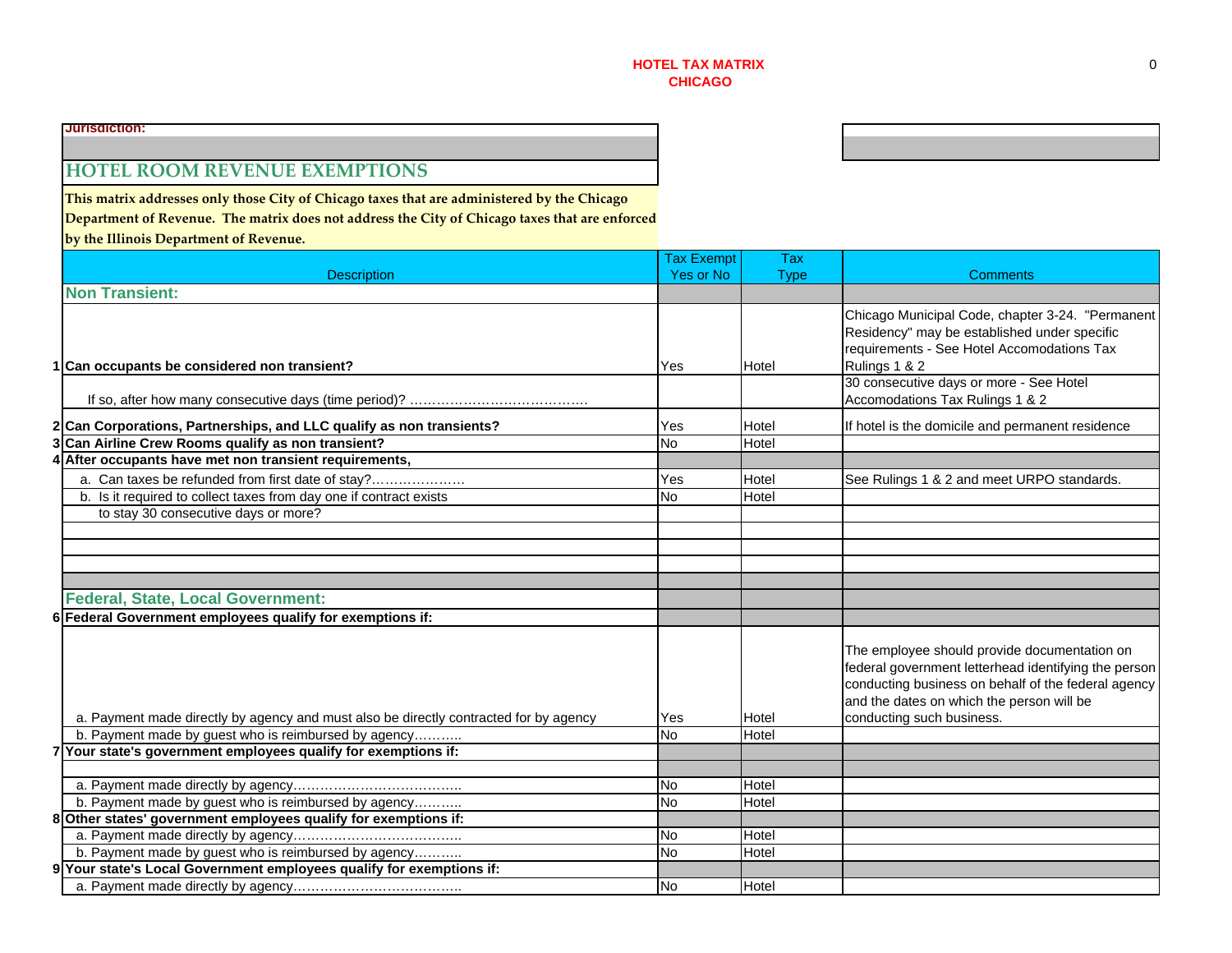### **HOTEL ROOM REVENUE EXEMPTIONS**

**This matrix addresses only those City of Chicago taxes that are administered by the Chicago Department of Revenue. The matrix does not address the City of Chicago taxes that are enforced by the Illinois Department of Revenue.**

|                                                                              | Tax Exempt | Tax         |                 |
|------------------------------------------------------------------------------|------------|-------------|-----------------|
| <b>Description</b>                                                           | Yes or No  | <b>Type</b> | <b>Comments</b> |
| b. Payment made by guest who is reimbursed by agency                         | No.        | Hotel       |                 |
| 9 Other states' Local Government employees qualify for exemptions if:        |            |             |                 |
|                                                                              | No         | Hotel       |                 |
| b. Payment made by guest who is reimbursed by agency                         | No         | Hotel       |                 |
|                                                                              |            |             |                 |
| a. Payment made by diplomat on diplomatic business (mission card)            | Yes        | Hotel       |                 |
| b. Payment made by diplomat for personal purchases (personal exemption card) | Yes        | Hotel       |                 |
|                                                                              |            |             |                 |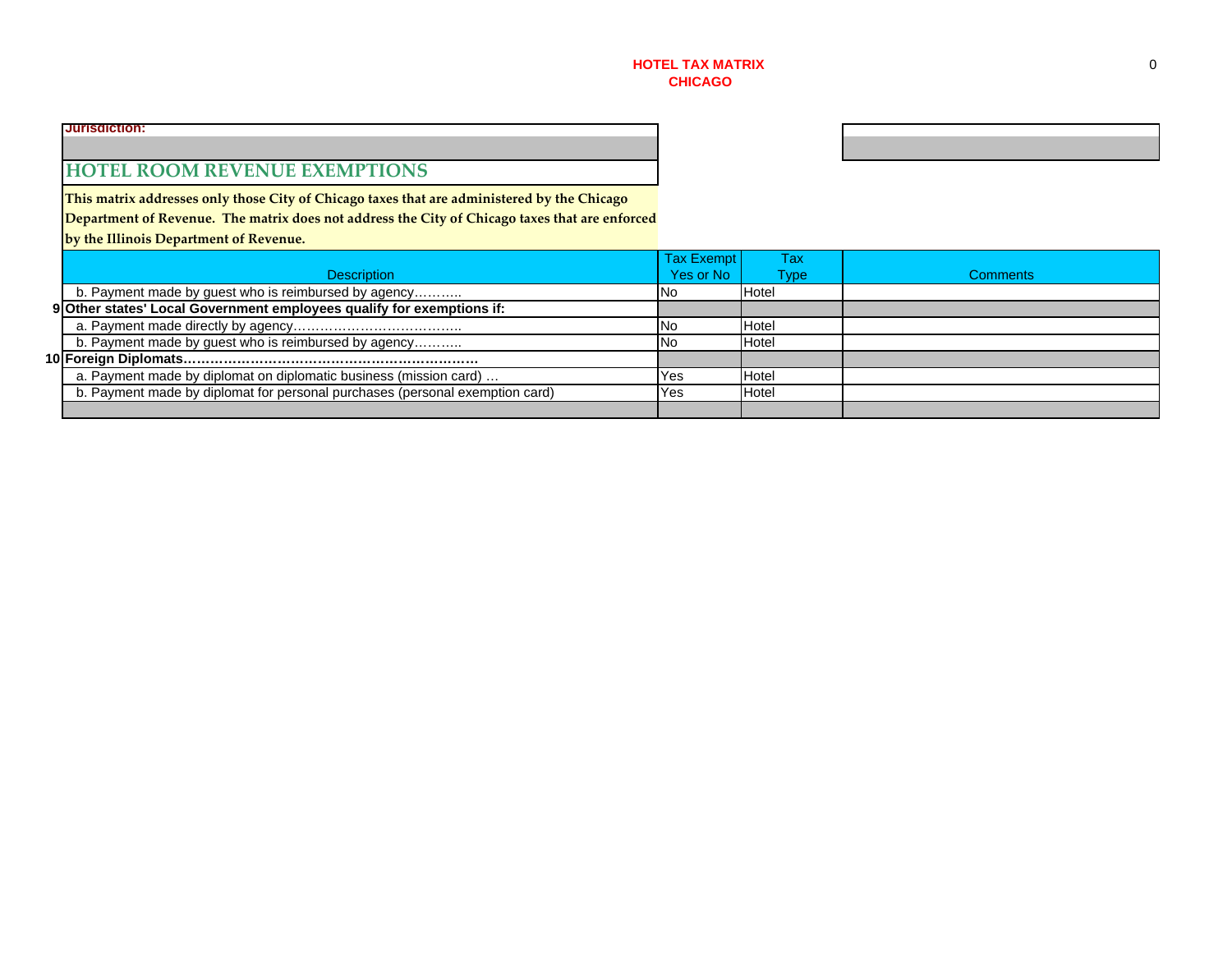# **HOTEL ROOM REVENUE EXEMPTIONS**

**This matrix addresses only those City of Chicago taxes that are administered by the Chicago**

**Department of Revenue. The matrix does not address the City of Chicago taxes that are enforced**

**by the Illinois Department of Revenue.**

|                                                                                    | Tax Exempt | Tax         |          |
|------------------------------------------------------------------------------------|------------|-------------|----------|
| <b>Description</b>                                                                 | Yes or No  | <b>Type</b> | Comments |
| Other:                                                                             |            |             |          |
| 11 Non profit organizations - 501(c)(3) Organizations                              |            |             |          |
|                                                                                    | <b>No</b>  | Hotel       |          |
| b. Payment made by guest who is reimbursed by agency                               | <b>No</b>  | Hotel       |          |
| 12 Religious, Charitable, Scientific Organizations                                 |            |             |          |
|                                                                                    | <b>No</b>  | Hotel       |          |
| b. Payment made by guest who is reimbursed by agency                               | <b>No</b>  | Hotel       |          |
| 13 Public Schools (Payment made directly by agency):                               |            |             |          |
|                                                                                    | No         | Hotel       |          |
|                                                                                    | <b>No</b>  | Hotel       |          |
| 14 Public Schools (Payment made by guest who is reimbursed by agency):             |            |             |          |
|                                                                                    | No         | Hotel       |          |
|                                                                                    | <b>No</b>  | Hotel       |          |
| 15 Private Schools: (Payment made directly by agency)                              |            |             |          |
|                                                                                    | <b>No</b>  | Hotel       |          |
|                                                                                    | <b>No</b>  | Hotel       |          |
| 16 Private Schools (Payment made by guest who is reimbursed by agency):            |            |             |          |
|                                                                                    | <b>No</b>  | Hotel       |          |
|                                                                                    | <b>No</b>  | Hotel       |          |
| 17 Private Universities and Colleges (Payment made directly by agency)             |            |             |          |
|                                                                                    | <b>No</b>  | Hotel       |          |
|                                                                                    | <b>No</b>  | Hotel       |          |
| 18 Private Universities and Colleges (Payment made by guest, reimbursed by agency) |            |             |          |
|                                                                                    | No         | Hotel       |          |
|                                                                                    | <b>No</b>  | Hotel       |          |

| <b>FOOD AND BEVERAGE REVENUE EXEMPTIONS</b>                |  |  |
|------------------------------------------------------------|--|--|
| <b>Federal, State, Local Government:</b>                   |  |  |
| 19 Federal Government employees qualify for exemptions if: |  |  |
|                                                            |  |  |
| b. Payment made by guest who is reimbursed by agency       |  |  |
| 20 State Government employees qualify for exemptions if:   |  |  |
|                                                            |  |  |
| b. Payment made by guest who is reimbursed by agency       |  |  |